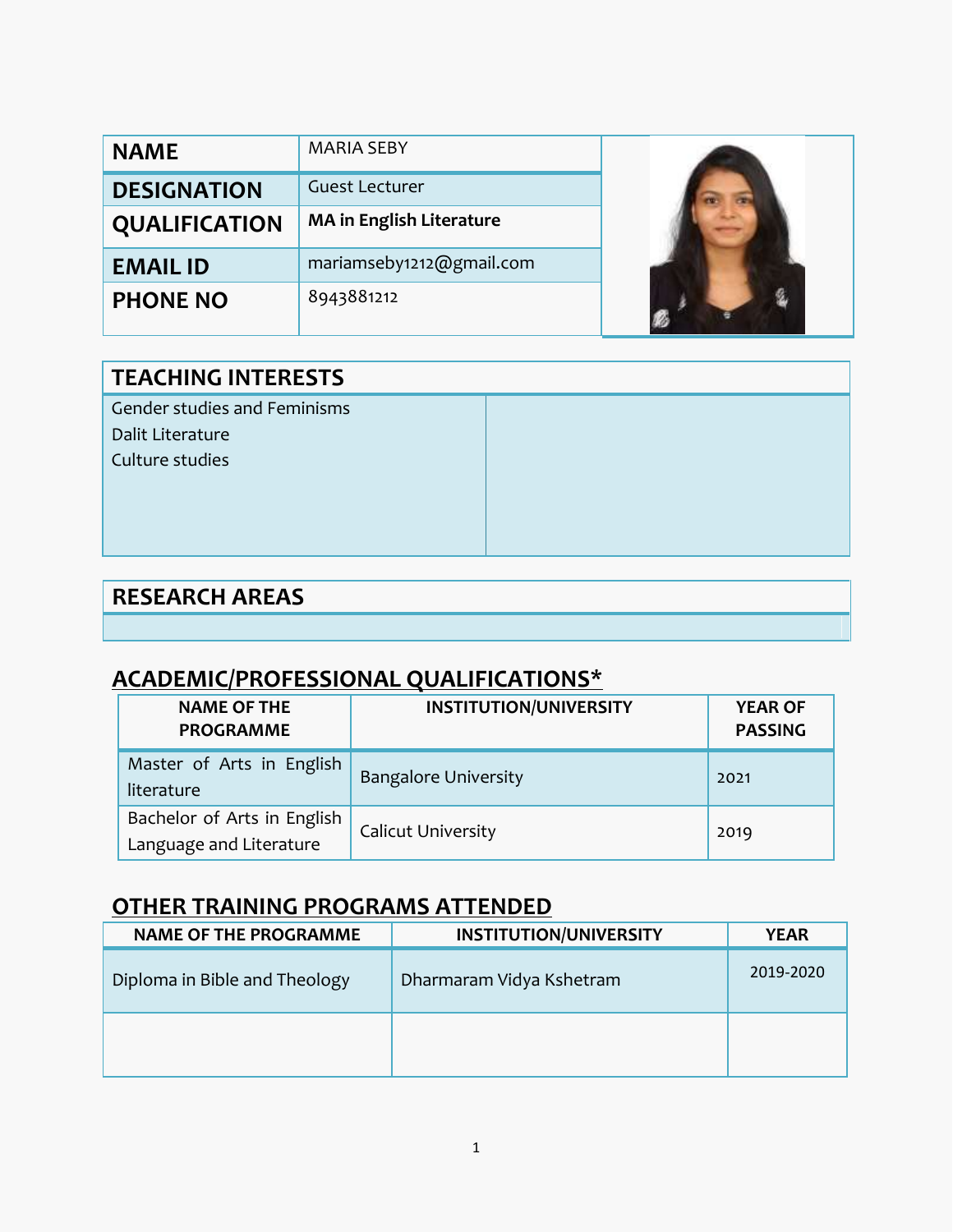### **BOOKS AS AUTHOR/EDITED/CHAPTERS/REVIEWS**

| SL.NO | <b>TITLE</b>        | <b>AUTHOR NAMES</b> | <b>ISBN NO.</b> | <b>MONTH/</b><br><b>YEAR</b> |
|-------|---------------------|---------------------|-----------------|------------------------------|
| 1.    | <b>Buried Pangs</b> |                     | 9798520570837   | 2021                         |
|       |                     |                     |                 |                              |

# **SEMINARS/CONFERENCES/WORKSHOPS ATTENDED#**

| <b>ORGANISER&amp;</b><br><b>DATE</b><br><b>PROGRAMME</b><br><b>SPONSORING AGENCY</b><br>1.<br>National seminar<br>Department of Social<br>14 <sup>th</sup><br>and<br>15 <sup>th</sup><br>on<br>National<br>inclusion and<br>Work,<br>St.Joseph's<br>February 2019 at<br>social<br>College, Irinjalakkuda.<br>exclusion<br>St.Joseph's<br>social<br>of<br>Transgender<br>College.<br>population.<br>2.<br>Ensuring<br>2nd March 2020 at<br>quality in<br>Department of Post<br><b>National</b><br>teaching<br>English<br>Graduate Studies in<br>St.Josephs<br>language, Literature,<br>English,<br>Evening College.<br>St.Joseph's<br>and Translation.<br>Evening College.<br>and<br>The National Virtual<br>PG<br>Research | SL.NO | LEVEL <sup>*</sup> | <b>VENUE &amp;</b> |
|----------------------------------------------------------------------------------------------------------------------------------------------------------------------------------------------------------------------------------------------------------------------------------------------------------------------------------------------------------------------------------------------------------------------------------------------------------------------------------------------------------------------------------------------------------------------------------------------------------------------------------------------------------------------------------------------------------------------------|-------|--------------------|--------------------|
|                                                                                                                                                                                                                                                                                                                                                                                                                                                                                                                                                                                                                                                                                                                            |       |                    |                    |
|                                                                                                                                                                                                                                                                                                                                                                                                                                                                                                                                                                                                                                                                                                                            |       |                    |                    |
| Seminar<br>department of English,<br>Heber<br>Bishop<br>National<br>on<br>Encumbrance<br>Bishop Heber College.<br>College.<br>to<br>Emancipation: The<br>Alchemy of Women's<br>Writing in India.                                                                                                                                                                                                                                                                                                                                                                                                                                                                                                                           | 3.    |                    | 17th March 2021 at |

**\*INSTITUTIONAL, REGIONAL, STATE,NATIONAL, INTERNATIONAL**

**#(MENTION THOSE WHICH ARE RELEVANT & PREFERABLY WITHIN THE PAST 5 YEARS)**